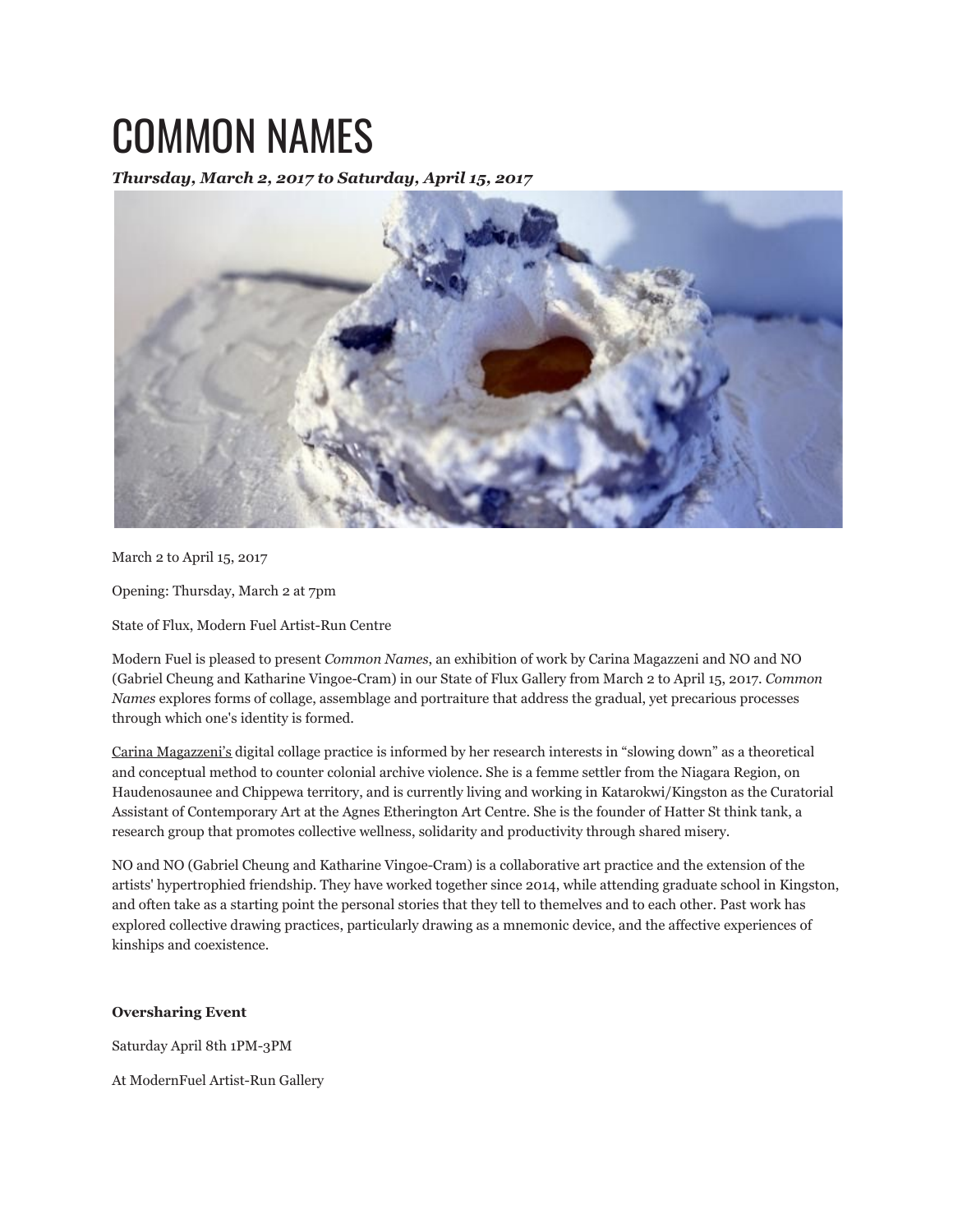Suite 305 - 370 King St. West

Kingston, ON

We invite you to a get-together on a Saturday afternoon in the springtime where we will chat about our work, your feelings about the work, and your own work and/or thoughts, over a light meal in the gallery. The discussion and/or themes will be loosely inspired by our exhibition, Common Names, on now in the State of Flux Gallery at ModernFuel Artist-Run Centre until April 15. Our space is limited to a small table setting for this event, so we will be drawing names for attendence. All are welcome, and we hope that you can join us! Be prepared to (over)share! - and possibly play a game or two!

Sign up by emailing info@modernfuel.org

We will confirm your attendance by email April 3.

Sincerely yours,

NO and NO (Gabriel Cheung and Katharine Vingoe-Cram)

and Carina Megazzeni